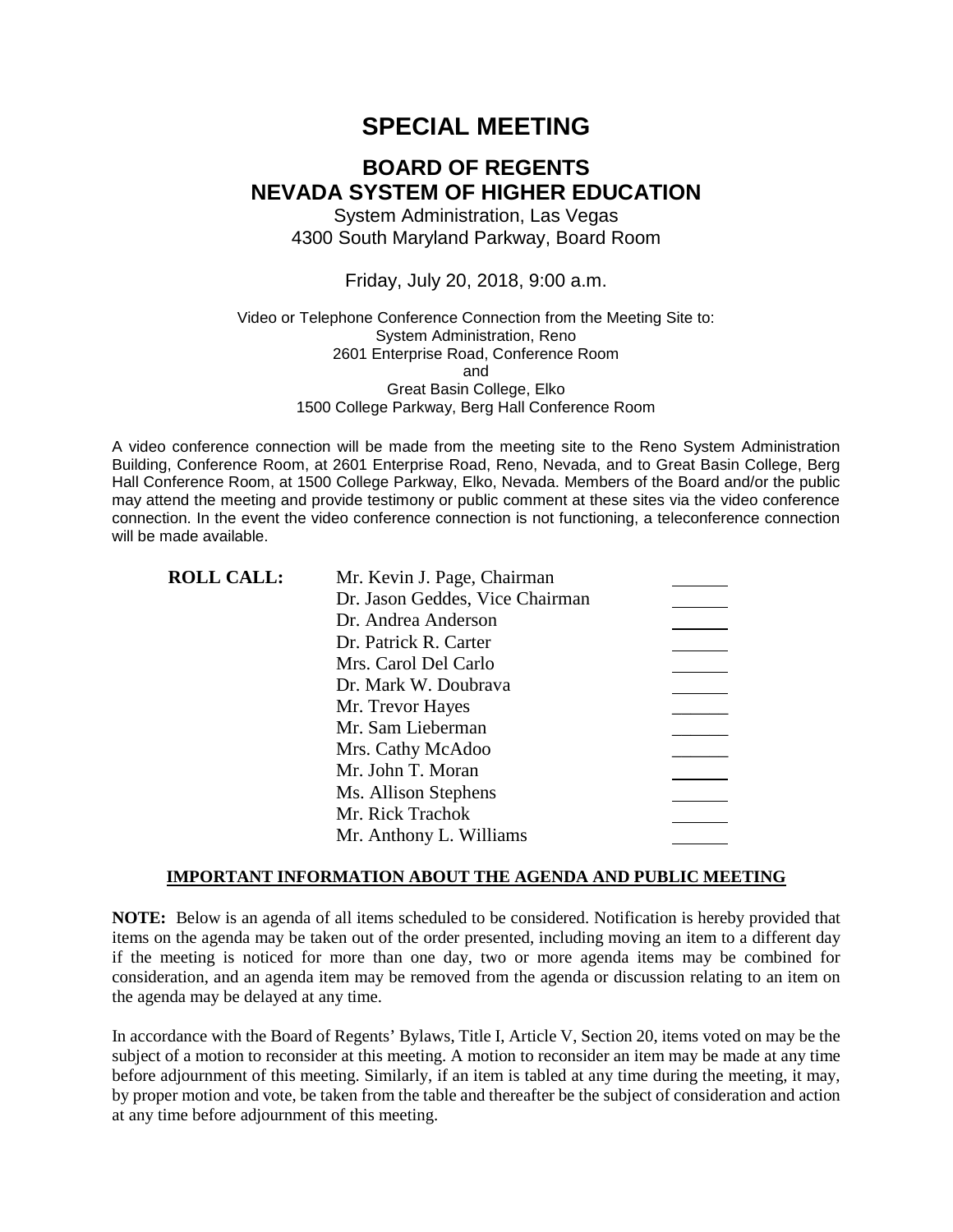In accordance with the Board of Regents' Bylaws, Title I, Article V, Section 13, a quorum may be gained by telephone hookup.

Some agenda items are noted as having accompanying reference material. Reference material may be accessed on the electronic version of the agenda by clicking the reference link associated with a particular item. The agenda and associated reference material may also be accessed on the Internet by visiting the Board of Regents' website at:

<https://nshe.nevada.edu/leadership-policy/board-of-regents/meeting-agendas/>

Many public libraries have publicly accessible computer terminals. Copies of the reference material and any additional support materials that are submitted to the Board of Regents' Office and then distributed to the members of the Board of Regents after the mailing of this agenda but before the meeting, will be made available as follows: 1. Copies of any such materials are available at the Board of Regents' Office at 2601 Enterprise Road, Reno, Nevada and the Board of Regents' Office at 4300 South Maryland Parkway, Las Vegas, Nevada. A copy may be requested by calling Keri Nikolajewski at (702) 889-8426; 2. Copies of any such materials will also be available at the meeting site.

Reasonable efforts will be made to assist and accommodate physically disabled persons attending the meeting. Please call the Board Office at (775) 784-4958 in advance so that arrangements may be made.

**CALL TO ORDER – ROLL CALL**

**PLEDGE OF ALLEGIANCE**

## **1. PUBLIC COMMENT INFORMATION ONLY**

Public comment will be taken during this agenda item. No action may be taken on a matter raised under this item until the matter is included on an agenda as an item on which action may be taken. Comments will be limited to two minutes per person. Persons making comment will be asked to begin by stating their name for the record and to spell their last name. The Board Chair may elect to allow additional public comment on a specific agenda item when that agenda item is being considered.

In accordance with Attorney General Opinion No. 00-047, as restated in the Attorney General's Open Meeting Law Manual, the Board Chair may prohibit comment if the content of that comment is a topic that is not relevant to, or within the authority of, the Board of Regents, or if the content is willfully disruptive of the meeting by being irrelevant, repetitious, slanderous, offensive, inflammatory, irrational or amounting to personal attacks or interfering with the rights of other speakers.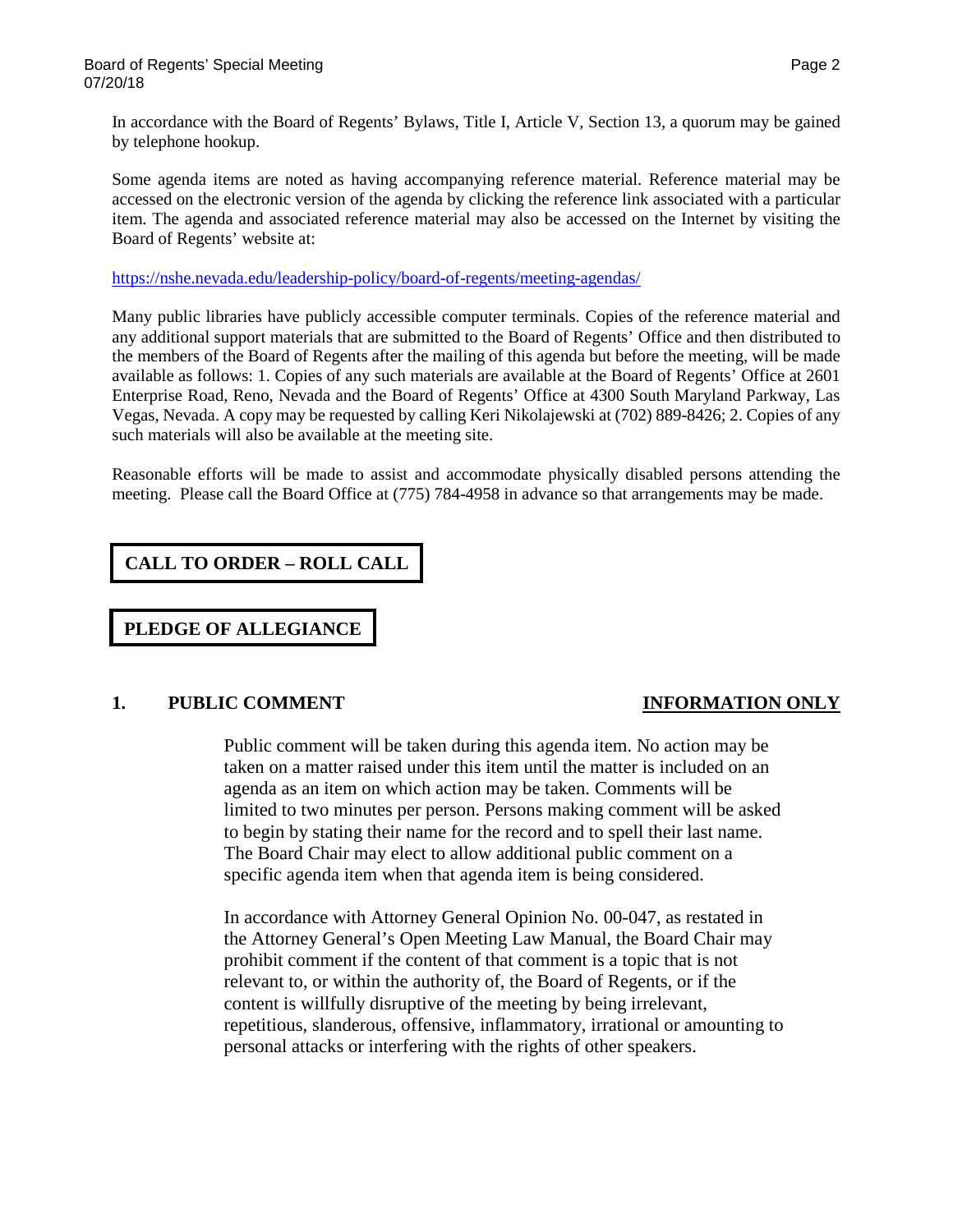## **2. CONSENT ITEMS FOR POSSIBLE ACTION**

Consent items will be considered together and acted on in one motion unless an item is removed to be considered separately by the Board.

### **2a. MINUTES FOR POSSIBLE ACTION**

Request is made for approval of the following meeting minutes:

- ▶ May 3, 2018, ad hoc WNC President Search Committee *[\(Ref. BOR-2a1\)](https://nshe.nevada.edu/wp-content/uploads/file/BoardOfRegents/Agendas/2018/jul-mtgs/bor-refs/BOR-2a1.pdf)*
- May 4, 2018, Board of Regents' Special Meeting *[\(Ref. BOR-2a2\)](https://nshe.nevada.edu/wp-content/uploads/file/BoardOfRegents/Agendas/2018/jul-mtgs/bor-refs/BOR-2a2.pdf)*
- May 10, 2018, ad hoc CSN President Search Committee *[\(Ref. BOR-2a3\)](https://nshe.nevada.edu/wp-content/uploads/file/BoardOfRegents/Agendas/2018/jul-mtgs/bor-refs/BOR-2a3.pdf)*
- $\triangleright$  May 11, 2018, Board of Regents' Special Meeting *[\(Ref. BOR-2a4\)](https://nshe.nevada.edu/wp-content/uploads/file/BoardOfRegents/Agendas/2018/jul-mtgs/bor-refs/BOR-2a4.pdf)*
- $\triangleright$  June 4, 2018, Board of Regents' Special Meeting *[\(Ref. BOR-2a5\)](https://nshe.nevada.edu/wp-content/uploads/file/BoardOfRegents/Agendas/2018/jul-mtgs/bor-refs/BOR-2a5.pdf)*

# **2b. TENURE FOR POSSIBLE ACTION**

# UNLV Acting President Marta Meana requests approval of awarding tenure to Dr. Ai-Sun (Kelly) Tseng. This candidate has met the standards for tenure as outlined in the NSHE Code. *[\(Ref. BOR-2b\)](https://nshe.nevada.edu/wp-content/uploads/file/BoardOfRegents/Agendas/2018/jul-mtgs/bor-refs/BOR-2b.pdf)*

*ESTIMATED TIME: 5 mins.*

# **3. CONTINUATION OF SPEND-DOWN AND FOR POSSIBLE ACTION ALLOCATION/USE PLANS FOR CAPITAL IMPROVEMENT FEE AND GENERAL IMPROVEMENT FEE BALANCES, UNLV**

UNLV Acting President Marta Meana requests approval for the expenditure of Capital Improvement Fee and General Improvement Fee balances to support the student experience and campus priorities. *[\(Ref. BOR-3\)](https://nshe.nevada.edu/wp-content/uploads/file/BoardOfRegents/Agendas/2018/jul-mtgs/bor-refs/BOR-3.pdf)*

*ESTIMATED TIME: 10 mins.*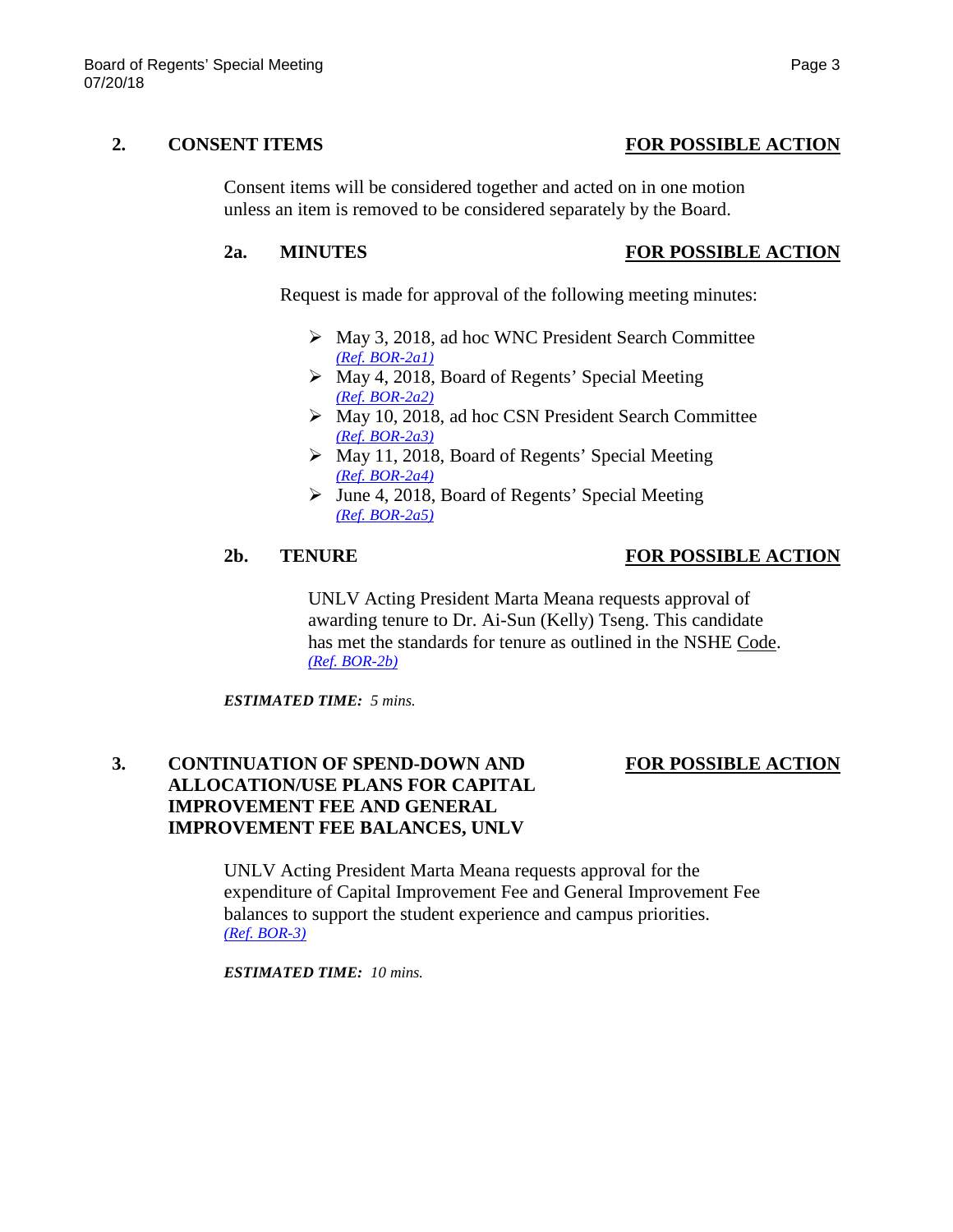### **4. NSHE STRATEGIC GOAL: RESEARCH INFORMATION ONLY**

## **TMCC AND WNC**

Representatives of TMCC and WNC will present information on research activity at their respective institutions to solve problems confronting Nevadans and the global community. This work supports the Board's strategic goal of research and co-developing solutions to the critical issues facing 21<sup>st</sup> century Nevada and raising NSHE's overall research profile. *[\(Refs. BOR-4a](https://nshe.nevada.edu/wp-content/uploads/file/BoardOfRegents/Agendas/2018/jul-mtgs/bor-refs/BOR-4a.pdf) an[d BOR-4b\)](https://nshe.nevada.edu/wp-content/uploads/file/BoardOfRegents/Agendas/2018/jul-mtgs/bor-refs/BOR-4b.pdf)*

*ESTIMATED TIME: 20 mins.*

# **5. 2019-21 BIENNIAL OPERATING BUDGET/ FOR POSSIBLE ACTION SUPPLEMENTAL REQUEST**

The Board will evaluate and consider for approval the proposed 2019-21 budget enhancement requests for summer school funding related to STEM and workforce related courses and a new performance pool related to stretch goals, which were part of the overall budget submission approved by the Board at the June 7-8, 2018, meeting. The Board will review and consider for approval a revised budget plan for the capacity building initiative, and will see the final caseload growth projections by institution, as was requested in June. In addition, the Board will be asked to evaluate and rank the non-formula funding requests submitted by UNLV, UNR, CSN and DRI, as well as consider a budget plan to address the faculty compression issue identified in the 2018 NSHE salary study. A supplemental request will be prepared by the Chancellor and Chair to provide Board priorities that will be incorporated into a supplemental budget request submitted to the Governor's office in the event additional funding for higher education is identified by the Governor or during the 2019 Legislative Session. The Board may provide direction on any other budget priorities or information it deems necessary to finalize the NSHE budget request for the FY20 & FY21 biennium. *[\(Ref. BOR-5\)](https://nshe.nevada.edu/wp-content/uploads/file/BoardOfRegents/Agendas/2018/jul-mtgs/bor-refs/BOR-5.pdf)*

*FISCAL IMPACT: Discussions relating to this agenda item will form the basis for finalizing the 2019-21 biennial budget submission as well as a companion supplemental request, which will provide the primary source of funding for NSHE operations.*

*ESTIMATED TIME: 120 mins.*